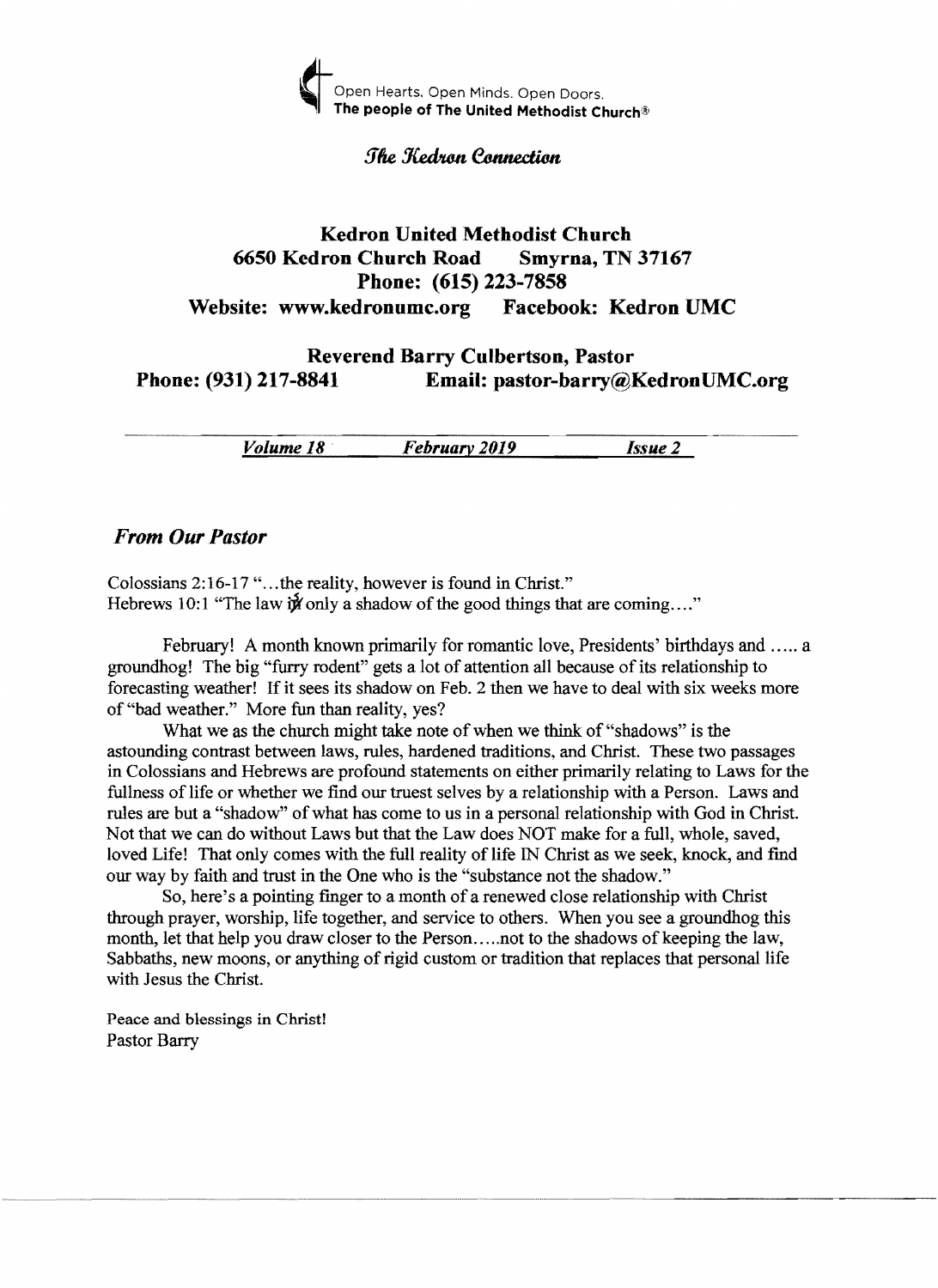#### **Men's Breakfast**

The Men's Breakfast will be Saturday, February 2. Breakfast will be served at 8:00 a.m. in the fellowship hall. This will be a time of good fellowship and good food.

#### **Fellowship Supper**

There will not be a First-Wednesday Supper in February. Plan to be with us when the suppers resume in March.

#### **BibleStndy**

The Bible Study led by Rev. Travis Perry continues. The group meets at the home of Lytle Hodge on Tuesdays at 9:30 a.m. The address is 507 Hazelwood Drive, Smyrna.

#### **Bucket Offerings**

In February our bucket offerings at Sunday morning worship will be used to help fund our Kedron youth activities.

### **Happy Birthday to:**

| Palmer Jennings      | February        |
|----------------------|-----------------|
| Coleman Stacey       | February        |
| Ray Lee              | February<br>- 9 |
| <b>Esther Dunbar</b> | February 11     |
| Keith Lee            | February 15     |
| Loren Vanderkooi     | February 25     |
| Jane Rainey          | February 26     |
| Caden Salem          | February 27     |

#### **Happy Anniversary to:**

John and Mary Ellen Vance February 22

--------- .. -- --\_.. - ..\_ ...\_--------- <sup>~</sup>

# **Food Bank**

You may bring food donations for the local food bank to the church the fIrst and second Sundays of the month. Place the food items on the pew in the narthex. The food will be delivered to our local food bank. The suggested item for February is soup. All non-perishable foods are accepted and appreciated.

#### Thank You

Thanks to Doug and Dee Rouse, Pastor Barry and all who assisted with the youth meeting in January. Thanks to all youth who attended. They met at the new bowling alley in Smyrna, atime of fun for alL They also made plans for the youth study group. Pastor Barry has obtained the study books. The next meeting is scheduled to be February 16.

# **Laity Meeting**

The site of the February Rutherford County Laity meeting on February 25 will be announced. The meeting will begin at 6:30 p.m.

# **Where is this found?**

"The mind of the wise makes their speech judicious, and adds persuasiveness to their lips. Pleasant words are like a honeycomb, sweetness to the soul and health to the body."

-NRSV  $(hint - Book of Proverbs)$ 

Lukel:78-79 spoken by Zechariah was the quotation in the January newsletter.

> Many of life's failures are people who did not realize how close they were to success when they gave up. - Thomas Edison

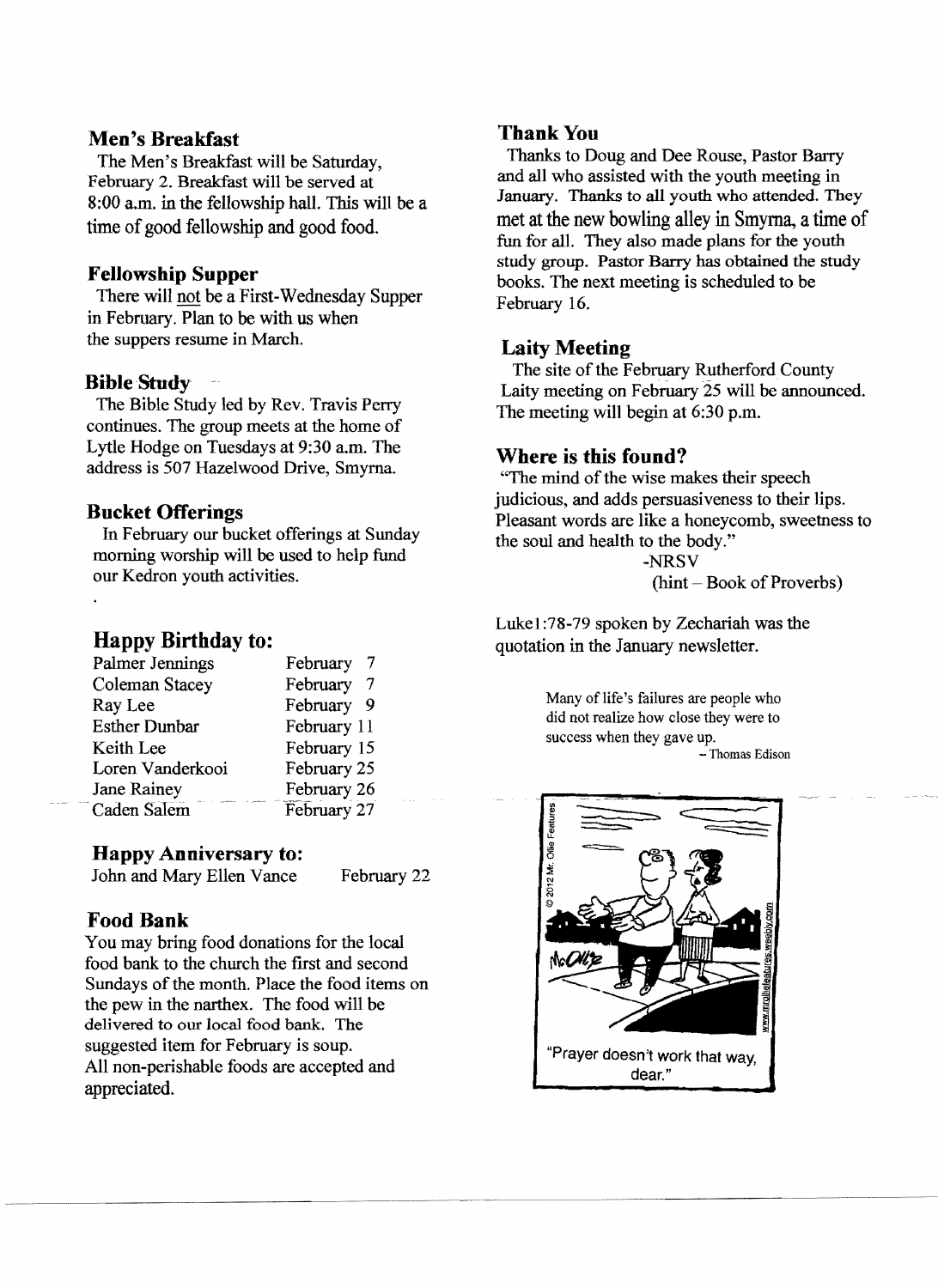

**Telling the Story**  Many Hawaiian songs end with one

of these two phrases: *ha'ina 'ia mai ka puana*  - "the story is told" or *ha'ina* 'ia *ma; ana ka puana* - "let the refrain be told."

It's intriguing that the addition of one word *(ana)*  changes the sense from past to a wish for something to happen.

Maybe these words would fit well with prophesy. When the prophet Amos was challenged he said, "I can't help it. I had no intentions of being a prophet, but God called me."

Other prophets carry the sense of "this is the word of God; tell it to the world."

Either way, the message seems to be clear: God's word is to be told. Whether we have done it or are being challenged to do it, the word of God will be told throughout the earth.

# **February Calendar**

Saturday, February2:<br>8:00 a.m. Men's Men's Breakfast Sunday, February 3: 8:45 a.m. Sunday School<br>9:30 a.m. Worship Servic Worship Service Tuesday, February 5: 9:30 am. Bible Study Sunday, February 10: 8:45 a.m. Sunday School<br>9:30 a.m. Worship Servic Worship Service Tuesday, February 12: 9:30 a.m. Bible Study Saturday, February 16: Youth Meeting – Details will be announced Sunday, February 17: 8:45 am. Sunday School 9:30 a.m. Worship Service Tuesday, February 19: 9:30 a.m. Bible Study Sunday, February 24: 8:45 am. Sunday School 9:30 a.m. Worship Service<br>10:30 a.m. March newsletter March newsletter information due. Email:<br>If fraley@prodigy.net or phone: 615-459-2618. Monday, February 25: 6:30 p.m. Rutherford Co. Laity Tuesday, February 26: 9:30 a.m. Bible Study